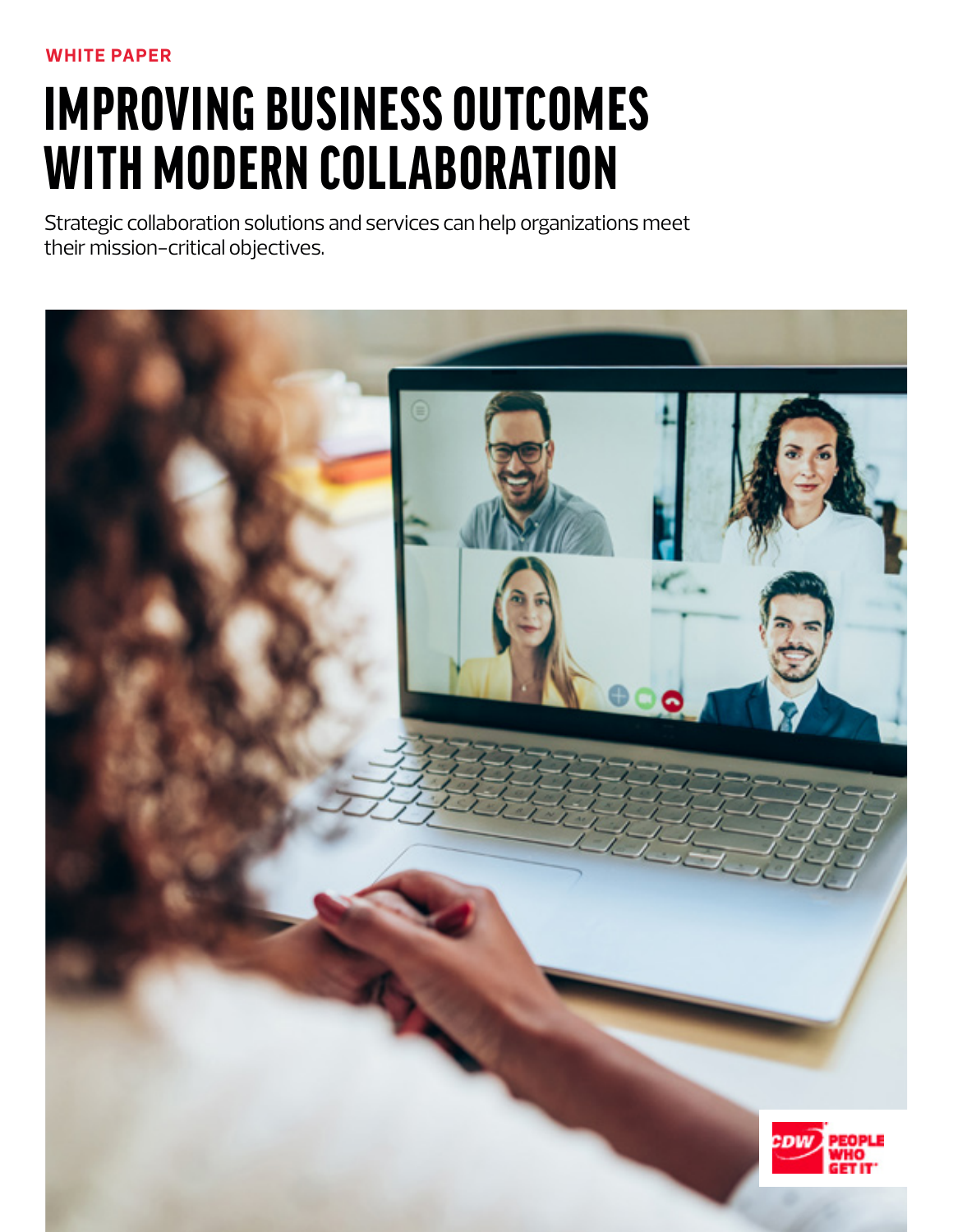#### EXECUTIVE SUMMARY

**In the years leading up to 2020, business needs had already undergone dramatic changes; then the business world turned upside down. Now more than ever, company leaders and employees need reliable technology solutions that can empower them to communicate and be productive from anywhere — and these needs will continue to be pressing, even after a degree of normalcy returns to business life.**

**In the darkest days of the coronavirus pandemic, when leaders at many companies were unsure how to carry on** 

**operations in a way that kept their employees safe, businesses turned to collaboration platforms. These solutions gave end-users access to features such as voice, calendar, chat and file-sharing, as well as video meetings, which suddenly became ubiquitous and necessary as employees across entire industries worked from home for months.**

**As they seek to optimize their collaboration environments, businesses must carefully select and adopt infrastructure, strategies and services to help them meet their specific goals.**

#### **Collaboration in a New Era of Work**

When the books are written about the first half of the 21st century, the current era will likely serve as a great dividing line. Students will learn about the "before" era: a time when remote work and collaboration tools already existed, but many enterprises continued to resist work-from-home programs, out of fear of diminished productivity or weakened corporate culture. And they will learn about the "after" times: when collaboration technologies were as central to business as the telephone was during the 20th century.

This does not mean that the physical office will disappear entirely (or even shrink significantly). But it does mean that anytime, anywhere collaboration will be an absolute must going forward, now that employees and managers have seen what is possible.

In March 2020, many organizations essentially rolled out a forced proof of concept for collaboration technologies. With employees required to work from their homes in order to comply with lockdown orders, and with no time to plan, companies had to take leaps of faith, standing up new systems and training users at the same time, unsure of the eventual results. This harried approach actually had some benefits; rather than digging in their heels and resisting the new technology, workers dived into the tools head-first, teaching

themselves and their colleagues how to use collaboration platforms and discovering new ways to leverage them for mission-critical workflows. However, the overnight rollouts had some obvious downsides, including potential security vulnerabilities.

With the dust of the initial frenzy of the pandemic now settled, organizations must take a step back to assess their collaboration environments and optimize them for the future. To do that, IT and business leaders must carefully examine their current systems and workflows, as well as their business goals. Often, a

trusted third-party partner can be a valuable resource during this process — especially if internal stakeholders lack experience with multiple collaboration platforms.

Although every company's situation is unique, many organizations find themselves grappling with one of three broad problems:

**1.** The pandemic has taken an economic toll, and the organization is simply looking to cut costs as much as possible while still empowering employees to be productive.

**2.** A company is too small to have a robust IT staff, and business leaders are scrambling to find solutions that they will be able to support and maintain without employing inhouse experts.

**3.** Over time, an enterprise has made investments in multiple collaboration platforms, and leaders are now looking for ways to consolidate or integrate these disparate solutions.

Although the business landscape has experienced tectonic shifts recently, collaboration platforms provide largely the same benefits that many organizations have been experiencing for years. The only difference today is that more business and IT leaders have come to understand just how transformative these solutions can be. As collaboration technologies have improved, organizations have changed their strategies to take advantage of



The percentage of the workforce that spends at least one day per week away from a primary office<sup>1</sup> new capabilities. For example, simpler, faster, clearer and more reliable videoconferencing solutions enabled some organizations to change their work and meeting strategies, even before the coronavirus pandemic forced these changes.

Some common benefits of collaboration technologies include:

**Reduced costs:** One of the earliest, most widespread business justifications for video meetings was the opportunity to minimize travel costs. By enabling face-to-face conversations without travel, collaboration platforms have allowed many organizations to drastically cut expenses associated with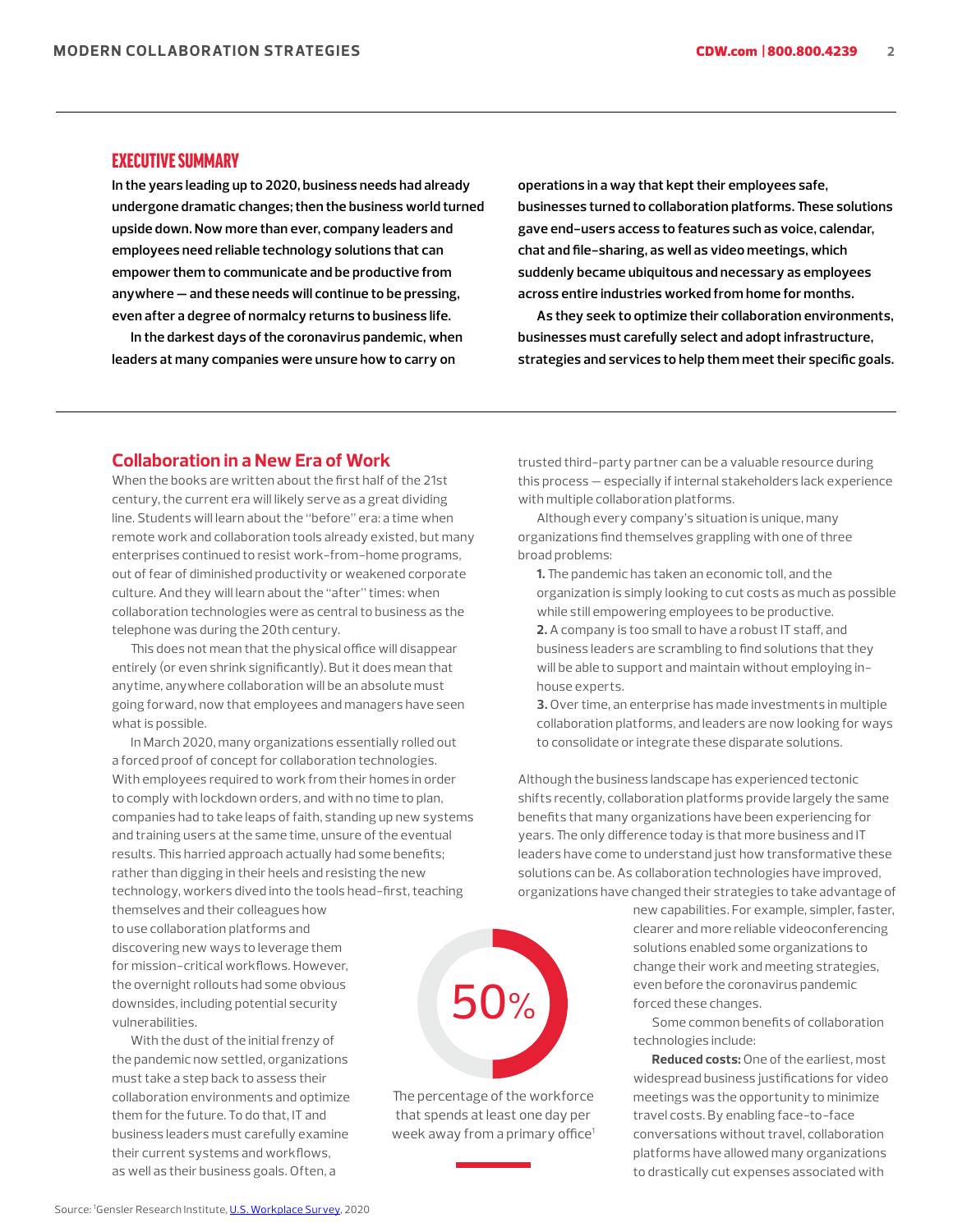**79%**

flying candidates to corporate headquarters for job interviews, and with periodically bringing executives together at a central physical location. The restrictions of the COVID-19 pandemic have demonstrated just how many travel-intensive activities can be conducted remotely, via video. Even many industry conferences and conventions have temporarily moved to an online format.

**Greater agility:** With meetings set up more quickly and simply, work gets done faster. No more waiting for a time when everybody will all be in the office. Instead, project managers can take a quick glance at everyone's shared schedules and find days and times when all parties can connect, from wherever they're working.

**More powerful collaboration:** Being able to work with colleagues around the world more simply creates more opportunity for innovation. More than 85 percent of employees and executives say that a lack of collaboration or ineffective communication leads to workplace failures. And **according to** [McKinsey,](https://www.mckinsey.com/industries/technology-media-and-telecommunications/our-insights/the-social-economy) improved internal collaboration could increase the productivity of employees' interactions by 20 to 25 percent.

**Better customer engagement:** Omnichannel connections open up new possibilities for improving the customer experience. With many organizations now offering customer channels that include chat, texting and video sessions, collaboration suites can help businesses keep pace with their competitors and deliver the sort of service experience customers have come to expect.

**Workplace flexibility:** Enabling anytime, anywhere work delivers a variety of benefits. Contrary to the conventional wisdom, many companies actually saw slight upticks in employee productivity in the early days of the pandemic, as workers proved adept at managing their own time and collaboration on their own schedules. Workplace flexibility also yields a number of benefits related to employee retention and satisfaction. **According to surveys**, job seekers would be willing to take a salary cut of up to 8 percent in exchange for more flexible working arrangements, and about 4 out of 5 workers say they would be more loyal to their employers if they offered more workplace flexibility.

#### **Innovations in Collaboration**

It may be difficult to remember now, but it wasn't long ago that it seemed as though video collaboration would never have its day. For decades, the technology was described as holding promise for the future, and yet it seemed for a long time that vendors might never be able to create an experience that was seamless enough to penetrate the enterprise and consumer markets. The telephone worked, after all, and it was tough for some to imagine how a technology that was (at the time) plagued with glitches and poor resolution could ever be seen as truly necessary.

It's a happy accident of timing that video solutions came into their own just as the world desperately needed them. In the years leading up to 2020, vendors had finally created tools that truly added value for users. Then, when the pandemic hit, millions of managers and employees were forced to rely on these solutions for the first time, and got a chance to see exactly what they could do.

# What Business Leaders Say About Video Collaboration

Large portions of senior business executives agree with the following statements about video collaboration:

**Video meetings are the best team communication tool for creative and collaborative tasks.**

**Video meetings help drive the engagement of remote workers. 76%**

**Video meetings enhance the engagement and effectiveness of remote participants.**

**Video meetings improve work/life balance for employees by allowing them to meaningfully participate in meetings wherever they are.**

**Seeing remote workers via video — including where and how they work — helps traditional workers and managers develop trust in remote team members.**

**72%**

**75%**

**74%**

**Video meetings are particularly effective in enhancing the engagement and effectiveness of remote "gig" workers. 66%**

Source: Forbes Insights, "The Visual Advantage," October 2019

Here are some of the latest innovations in collaboration technologies, and how they can help businesses achieve their goals:

**Videoconferencing:** While video calls are still sometimes hampered by poor network connections when people connect from their spotty home Wi-Fi, videoconferencing is leaps ahead of where it was only a few years ago. High-definition video helps users read each other's facial expressions and nonverbal cues more easily, leading to a more lifelike experience that mimics face-to-face interaction. Additional features such as screensharing add even more value, making video collaboration the preferred form of communication for many business professionals.

**Cameras:** As users worked from home, most did the best they could with their laptop cameras or inexpensive webcams. However, cameras can be an important differentiator in video meetings, especially for high-level board meetings, important sales calls, training sessions and other interactions where a stationary camera might lead to a dull experience. As employees return to physical offices, many companies will likely see the need to invest in tools such as wide-angle cameras, 360-degree HD cameras and pan/tilt/zoom cameras that can focus on the action of a meeting without sacrificing resolution.

**Audio features:** Although it is an often-overlooked factor, audio quality is a critically important part of an effective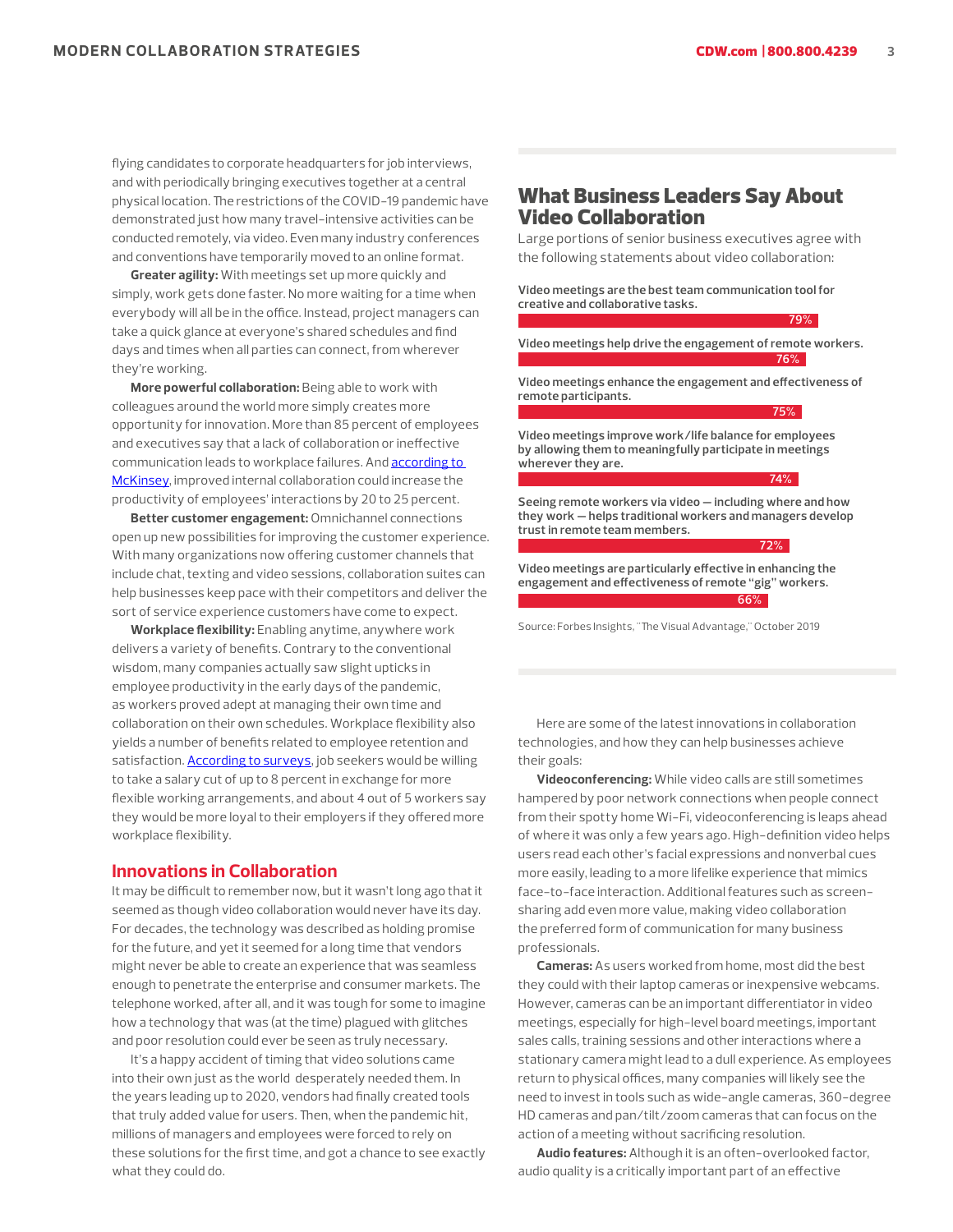video collaboration solution. Today, enterprises can purchase microphones and speakers manufactured by vendors that have traditionally been associated with music production and recording, and then integrate these tools with their video collaboration systems. Almost as important as the tools themselves is the way they are deployed. For instance, microphones should be placed as close as possible to the people who will be speaking to enhance sound quality, and as far away as possible from electronic speakers to avoid feedback. Conference rooms should also receive professional acoustical treatments to prevent reverb and echoing.

**Displays:** While the emergence of ultra-high-definition (UHD) displays may seem like an incremental improvement over the already high quality of HD displays, the truth is that fine details matter. When people interact in person, they make all sorts of unconscious observations about other people's facial expressions that can sometimes be lost in video calls. With today's high-quality displays, meeting participants can more accurately convey their affect and their meaning.

# **Video Collaboration: By the Numbers**

- Among remote employees, 87 percent say that video collaboration helps them feel more connected to their colleagues.
- More than 1 in 3 employees (36 percent) say they would choose the opportunity to work remotely over receiving a pay increase.
- During the COVID pandemic, 67 percent of companies increased their spending on videoconferencing tools.
- In 2020, some videoconferencing platforms saw up to a 2,900 percent increase in daily active users.
- Among users of video collaboration solutions, 89 percent say that the tools reduce the time required to complete projects or tasks.
- By 2023, the market for video collaboration technology will be \$13.8 billion.
- Nearly all (94 percent) of business stakeholders say that video collaboration improves productivity.
- Video collaboration can reduce travel costs by 30 percent.
- Companies report cost savings of up to \$11,000 per year for each employee using video collaboration tools.
- Employees themselves can save between \$2,000 to \$7,000 per year on travel and other expenses via videoconferencing.
- 90 percent of Fortune 500 companies use multiple videoconferencing platforms.

Source: uctoday.com, ["Must Have Video Conferencing Statistics 2020,](https://www.uctoday.com/collaboration/video-conferencing/video-conferencing-statistics/)" July 27, 2020

**Backgrounds:** A background image on a video call may seem unimportant — but, as knowledge workers with messy living rooms and home offices across the country will attest, a smart-looking background can make the difference between a meeting that feels professional and one that seems slapped together. Virtual backgrounds are sufficient for most meetings, but fabric or paper backwalls are small investments that create a nice touch.

**Collaboration software:** For many organizations, videoconferencing was the feature that led to their wholesale adoption of collaboration technology. However, collaboration suites have far more to offer, including calendar integration, meeting transcription, virtual meetings, noise reduction, chat, voice commands and artificial intelligence. With many features integrated in a single solution, users can easily and instantly escalate interactions as necessary. Organizations that can help their employees effectively leverage such collaboration tools will position their users for success.

**Data and document sharing:** When the COVID-19 pandemic hit, many organizations found that their on-premises file shares overwhelmed their VPN connections. Companies can modernize their files by moving data to cloud collaboration solutions, giving employees instant access to data from wherever they're working. Even within organizations that have already invested in collaboration platforms, some employees may continue to engage in legacy workflows and processes; for example, burning large files to CDs and sending them through the mail. Technology training can encourage adoption and help ensure that all employees are using the data and document sharing features of collaboration tools in ways that add value to the business.

**Data analytics:** Through data analytics, organizations can get real-time information about when and how employees are using collaboration solutions. These tools give visibility down to the user level, helping IT departments and managers better understand who is (and who isn't) using new tools, allowing them to either offer additional assistance or pull back resources to optimize the collaboration environment.

**Customer engagement centers:** Collaboration tools make it simpler than ever for companies to offer multiple, integrated channels in their customer engagement centers (sometimes called call centers or contact centers). Many customers now expect retailers and other companies they interact with to offer support not only via voice, but also through text, webchat, video and other channels.

#### **Strategies for Modern Collaboration**

Business and IT leaders have a wealth of options available to them when it comes to collaboration technologies. With so many options available, it can be tempting to think that enabling effective collaboration requires nothing more than simply purchasing an off-the-shelf software suite and rolling it out to employees. However, different businesses will need to deploy and manage different solutions in different ways, depending on their business goals. Organizations must deploy the appropriate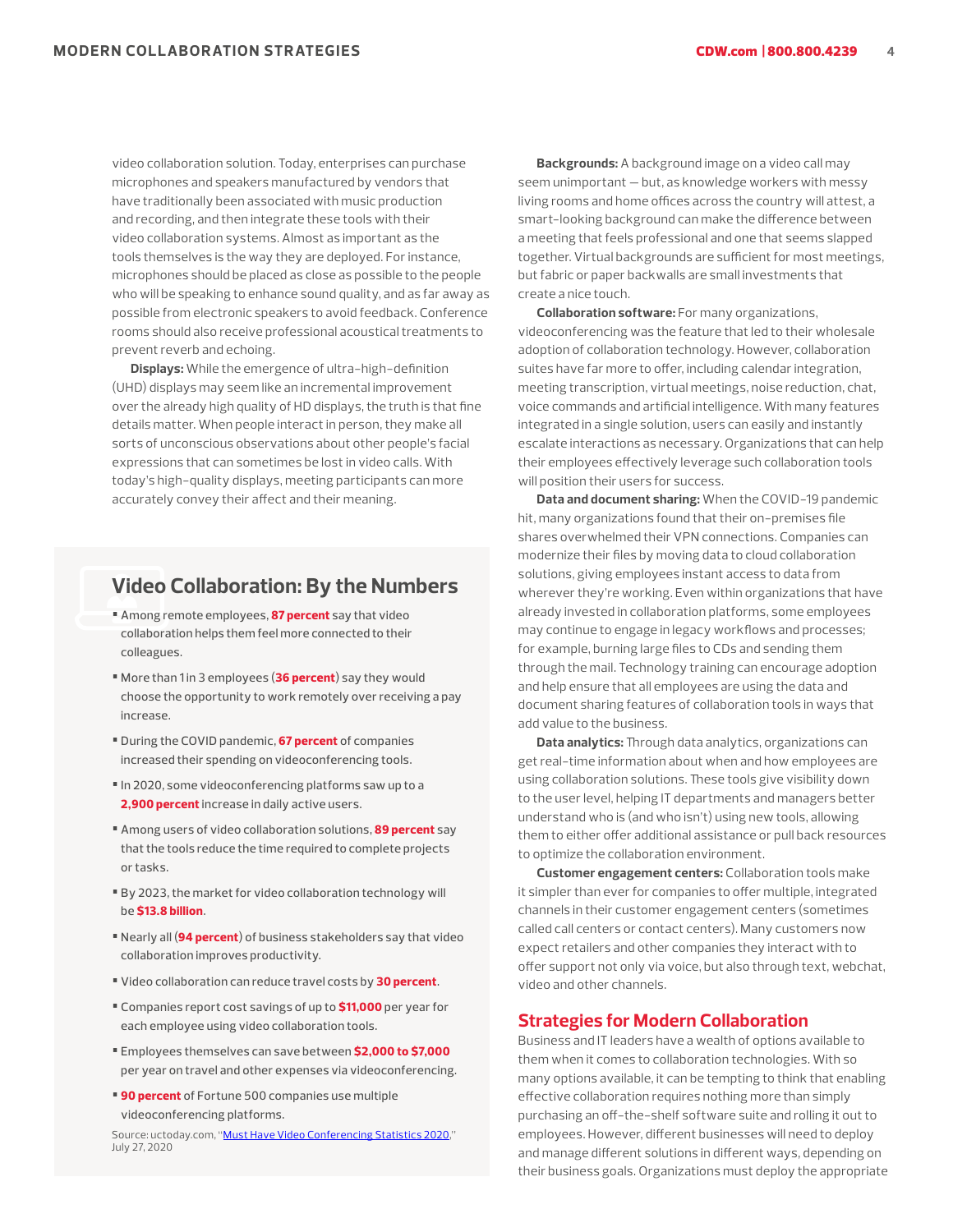infrastructure to support their collaboration environments, take strategic steps to ready their organizations for change and consider value-added services that will help to ensure the success of their efforts.

Often, a trusted third-party partner can help organizations to optimize their collaboration environments.

#### **Infrastructure**

Getting infrastructure right starts with assessing the current environment and establishing the needs of the business.

When assessing existing infrastructure and establishing goals for the future, IT teams should consider factors such as security posture, network connectivity and storage needs. Perhaps even more important, leaders need to assess how people are currently working and where opportunities might be found to fill gaps between existing workflows and the business's desired end state. It is important to assess existing workspaces (both home and office) and to consider how workflows have already changed in recent years, as a careful consideration of these factors will minimize disruption to the organization. Application planning is another important decision, and organizations should spend as much time as

## **The Future of the Workplace**

Collaboration technologies are likely to have an even greater impact on business as companies keep remote work policies in place as the coronavirus pandemic wanes. According to survey data, the post-COVID world will see a continuation of widespread remote work, although many business leaders say they don't foresee a significant reduction in the size of their physical office space.

- 61 percent of survey respondents say that employees will be able to choose to work "fluidly" in the future, moving between remote locations and the physical office, compared with only 42 percent that had such policies in place pre-pandemic.
- 25 percent say that employees will be able to choose to work from home full time, compared with only 10 percent before the pandemic.
- Previously, 36 percent said that employees had "no choice" over where they worked. Going forward, that number will shrink to just 6 percent.
- Only 13 percent of respondents say they expect the importance of their physical office to "decrease significantly" in the future, while 41 percent expect a "slight decrease."

Source: CBRE Research, ["2020 Global Occupier Sentiment Survey: The](https://www.cbre.com/thewayforward/the-future-of-the-office?article=%7B8981f106-ebe6-4aef-a42d-78ec2223bdbf%7D)  [Future of the Office,](https://www.cbre.com/thewayforward/the-future-of-the-office?article=%7B8981f106-ebe6-4aef-a42d-78ec2223bdbf%7D)" 2020



The percentage of companies identified as "digital transformation leaders" that cite user experience as one of the most important considerations guiding their future software investments<sup>2</sup> possible selecting the right solution. Often, managers have a tendency to select tools from vendors they're already familiar with, and these may or may not be the best solutions for the organization's particular problems and business needs. It's essential to consider all of these issues holistically, rather than taking a piecemeal approach.

As with all infrastructure decisions, organizations must decide whether to invest in on-premises or public cloud resources. In some instances, organizations may be able to shrink their on-premises footprint; for example, by

moving data from an onsite file share into a collaboration platform.

#### **Strategic Steps**

While the appropriate software and infrastructure are necessary for improving collaboration within an organization, they are not sufficient. True collaboration requires cultural change, starting with buy-in and full-throated endorsement from management, which will eventually lead to a top-tobottom embrace of new technologies and workflows. It's not enough to simply offer a few training sessions. The organizations that see the most success in their collaboration rollouts are those that invest in internal marketing and communication around adoption. Training should be highly tailored, giving end users insight into how they can use the new collaboration tools to become more effective in their specific jobs. At the same time, IT staff must receive training that empowers them to best support end users.

It's important for organizations to establish metrics for success early on, and then commit to a plan to track and improve those metrics over time. By identifying key performance indicators (KPIs) for their collaboration environments, business and IT leaders can be confident that their collaboration initiatives are meeting the organization's goals, and they can make tweaks based on data around usage and other factors.

#### **Services**

Often overlooked by organizations rolling out collaboration technologies, third-party services can be a critical factor in driving the effectiveness of such implementations. Service engagements not only bring much-needed expertise and an outside perspective to collaboration efforts but they also prevent internal IT staffers from becoming overburdened by the combined workload of their day-to-day tasks and a monumental new initiative.

CDW offers a number of engagements — from envisioning to ongoing management — to help organizations succeed at every step of the process:

**Envisioning:** During the envisioning stage, CDW's experts help company stakeholders align their business goals with an outcome-based collaboration strategy. This is the step where managers identify the "Big Why" guiding their collaboration efforts, and ensure that the organization is able to ultimately